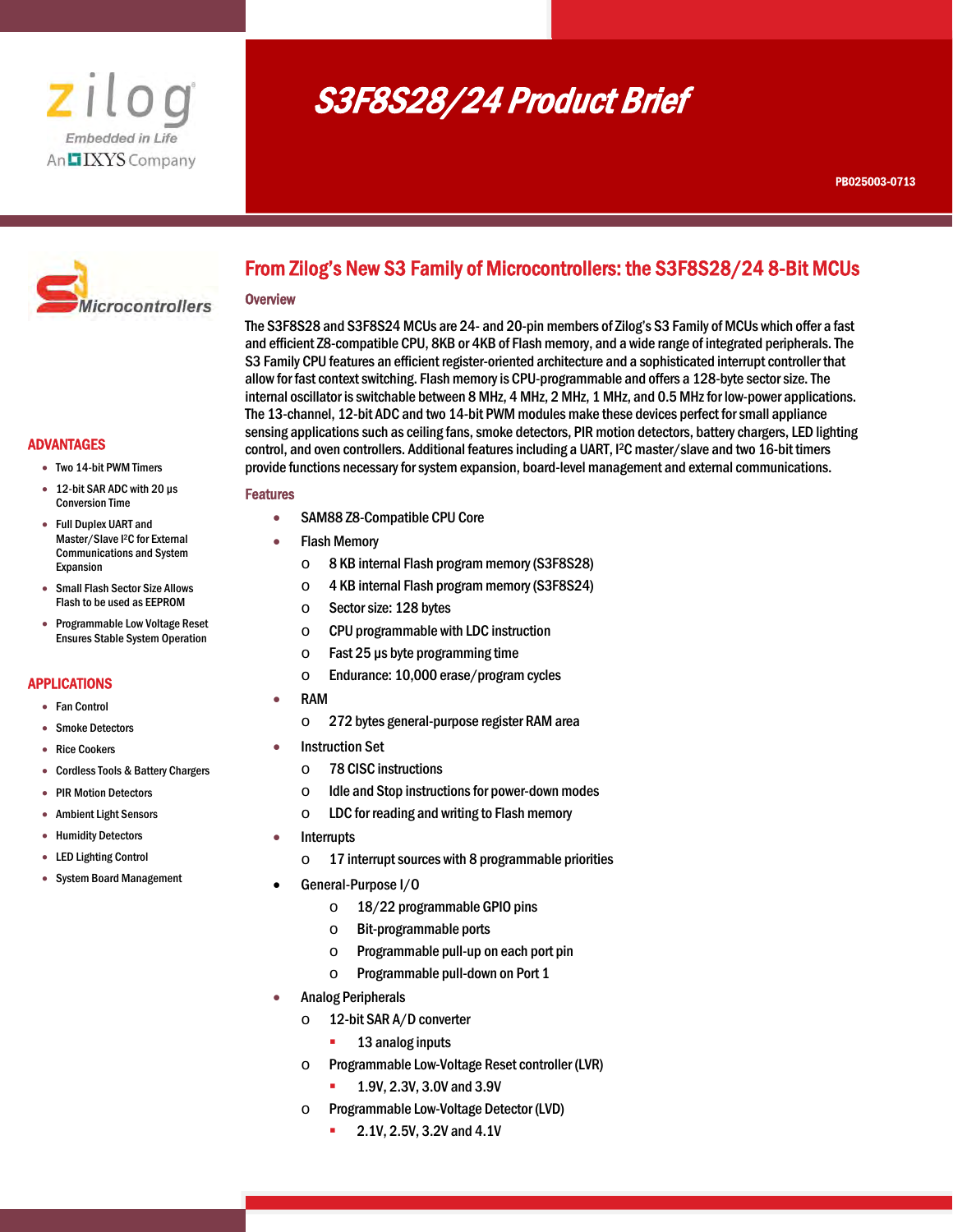#### Features (continued)

- Digital Peripherals
	- $\circ$  One 16-bit timer that can be used as two separate 8-bit timers
	- $\circ$  One 16-bit timer with input capture
	- o 2-channel PWM with 3 selectable resolutions:
		- 8-bit PWM: 6-bit base + 2-bit extension
		- **12-bit PWM: 6-bit base + 6-bit extension**
		- **14-bit PWM: 8-bit base + 6-bit extension**
	- o Watchdog timer with low-power ring oscillator
	- o Master/slave I2C
	- o Full-duplex UARTs with independent BRGs
	- Clock Sources
		- o Internal oscillator: 8 MHz, 4 MHz, 3.2 MHz, 2 MHz, 1 MHz or 0.5 MHz
		- o External RC oscillator: 4 MHz max. (capacitor is integrated on chip)
		- o External crystal oscillator: 12 MHz max.
		- o Low power ring oscillator: 32 kHz

#### Block Diagram



S3F8S28/24 Block Diagram

# ADVANTAGES

- Two 14-bit PWM Timers
- 12-bit SAR ADC with 20 µs Conversion Time
- Full Duplex UART and Master/Slave I2C for External Communications and System Expansion
- Small Flash Sector Size Allows Flash to be used as EEPROM
- Programmable Low Voltage Reset Ensures Stable System Operation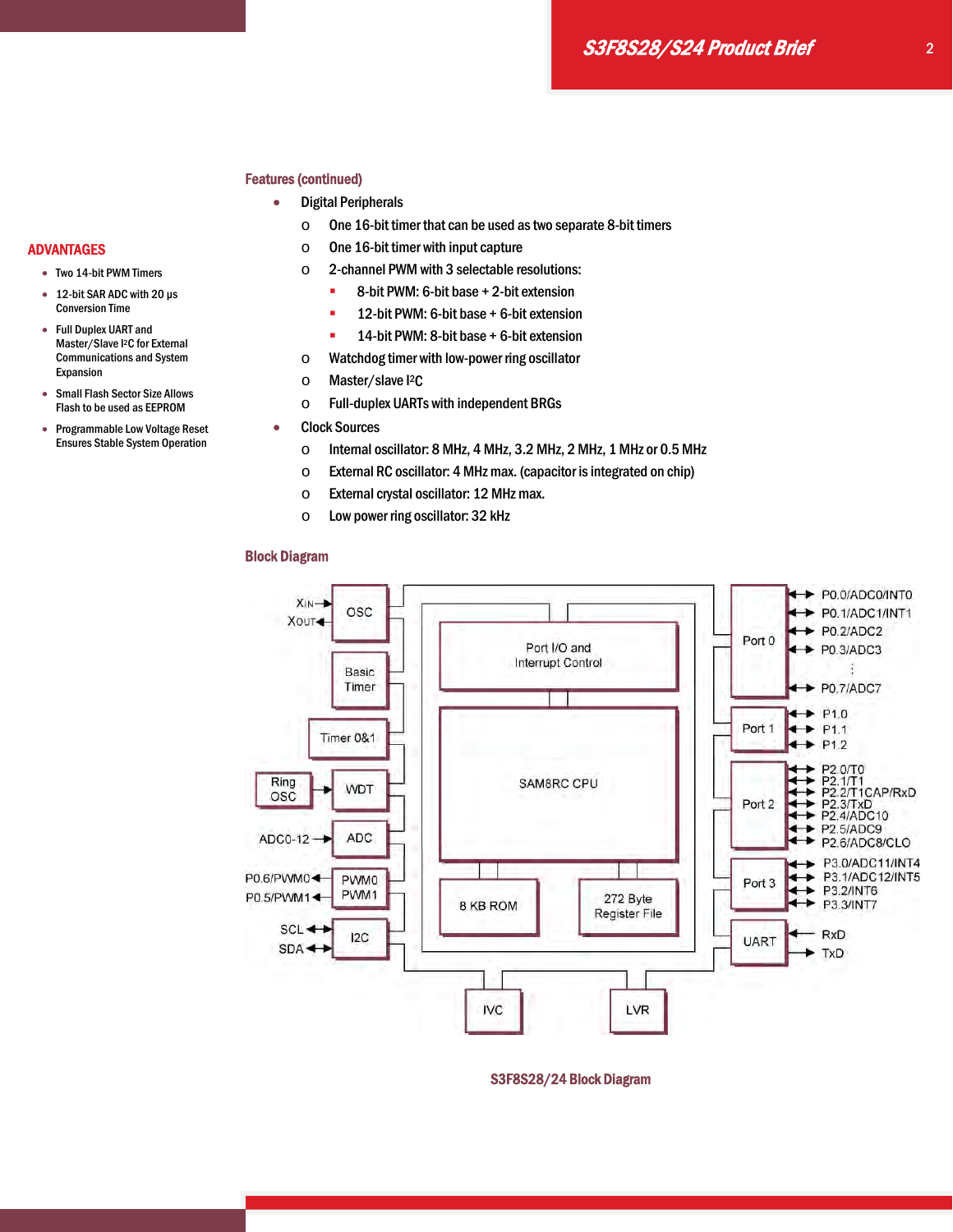S3F8S28/S24 Product Brief

#### Pin Signals

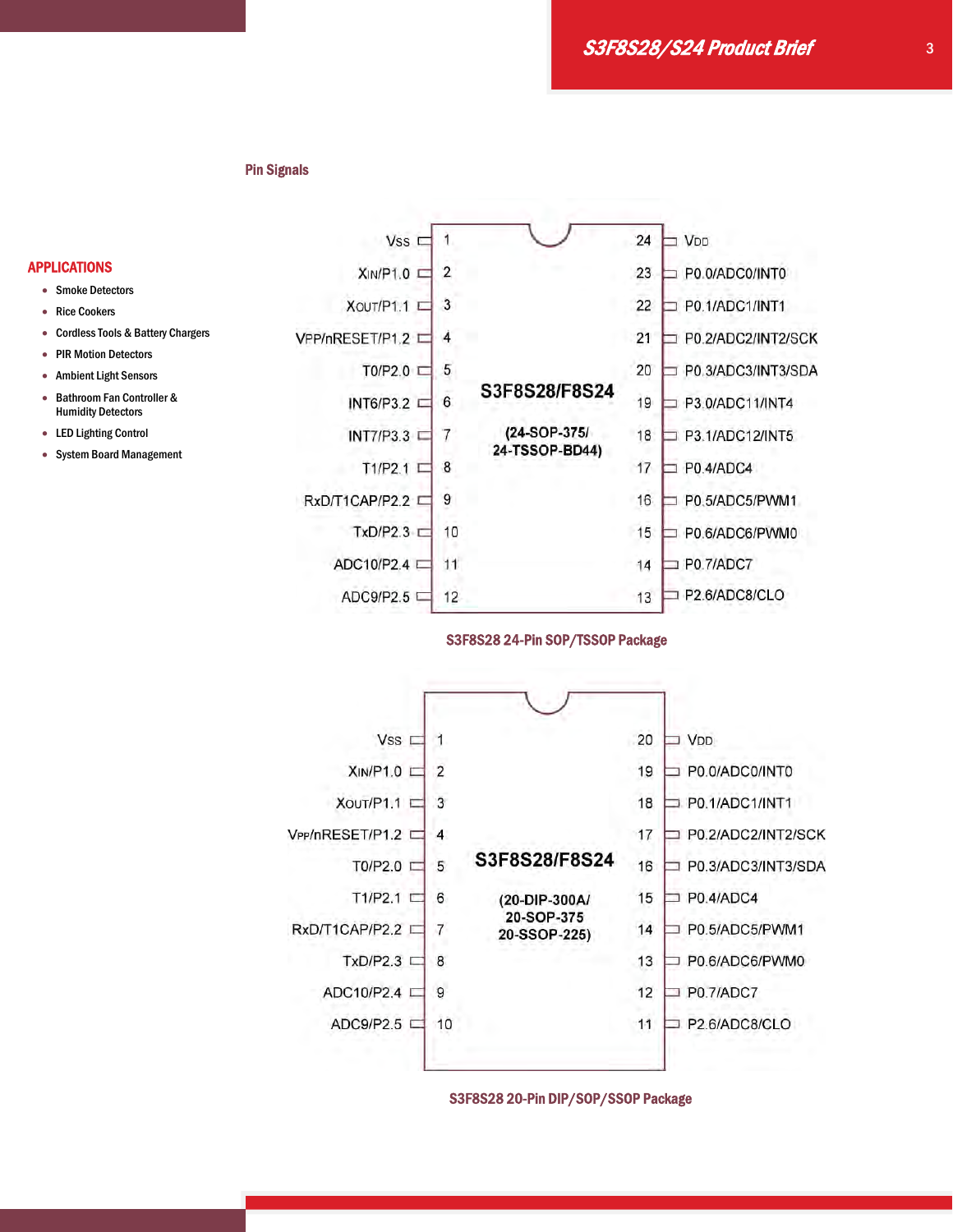#### Operating Characteristics

- Operating Voltage Range
	- o 1.8V to 5.5V up to 4 MHz (LVR disabled)
	- $\circ$  2.7V to 5.5V up to 12 MHz
- Operating Temperature Range: –40°C to 85°C

#### Development Tools

A complete line of development tools are available for Zilog's S3 Microcontroller Family. The development environment is composed of your application board, a target board, an emulator, and a host PC running the IDE. Production programmers are also available from third party sources. Zilog's in-circuit emulator solution provides a wide range of capabilities and prices to suite most budgets and system complexities.

In-Circuit Emulators that support the S3 Family

- OpenICE-i500
- OpenICE-i2000
- SmartKit SK-1200

Target Boards for the S3F8S28 and S3F8S24 MCUs

**TB8S19, TB8S28 and TB8S39** 

Programmers

- SPW-uni: single-device programmer
- GW-uni: 8-device gang programmer
- AS-pro

Development Tools Suppliers

Please contact your local **Zilog Sales Office**, or contact your **Third Party Tools supplier** directly.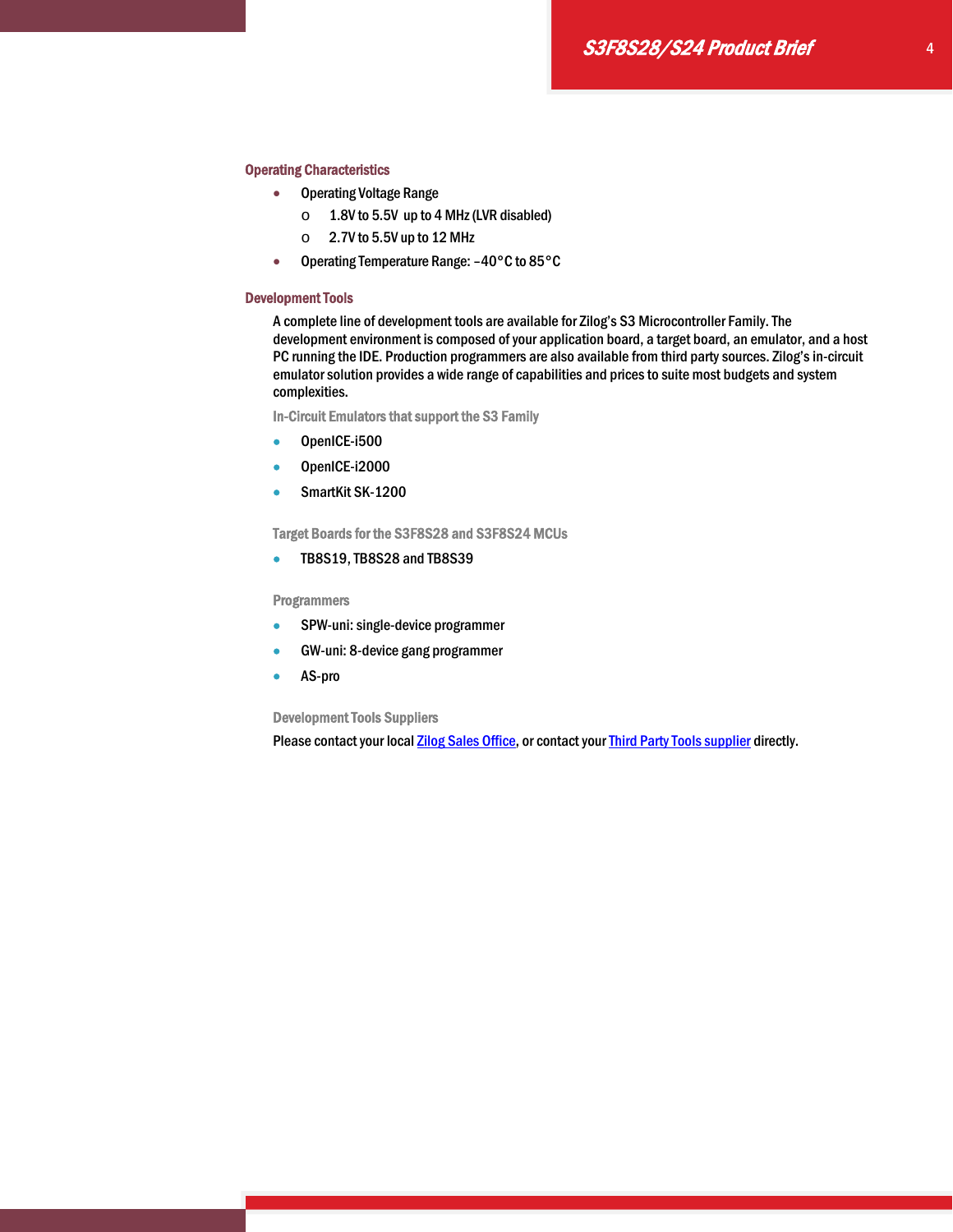## Ordering Information

Order your S3 Family parts from your local Zilog distributor using the part numbers listed below. For more information, or to download product collateral and software, please visit us at www.zilog.com.

| <b>Part Number</b> | <b>Package Type</b> | <b>Flash Program</b><br><b>Memory</b> | <b>GPIO</b> |  |
|--------------------|---------------------|---------------------------------------|-------------|--|
| S3F8S28XZZ-SM98    | 24-Pin SOP          | <b>8 KB</b>                           | 22          |  |
| S3F8S28XZZ-RM98    | 24-Pin TSSOP        | <b>8 KB</b>                           | 22          |  |
| S3F8S28XZZ-DK98    | 20-Pin DIP          | <b>8 KB</b>                           | 18          |  |
| S3F8S28XZZ-SK98    | 20-Pin SOP          | <b>8 KB</b>                           | 18          |  |
| S3F8S28XZZ-VK98    | 20-Pin SSOP         | <b>8 KB</b>                           | 18          |  |
|                    |                     |                                       |             |  |
| S3F8S24XZZ-SM98    | 24-Pin SOP          | 4 KB                                  | 22          |  |
| S3F8S24XZZ-RM98    | 24-Pin TSSOP        | 4 KB                                  | 22          |  |
| S3F8S24XZZ-DK98    | 20-Pin DIP          | 4 KB                                  | 18          |  |
| S3F8S24XZZ-SK98    | 20-Pin SOP          | 4 KB                                  | 18          |  |
| S3F8S24XZZ-VK98    | 20-Pin SSOP         | 4 KB                                  | 18          |  |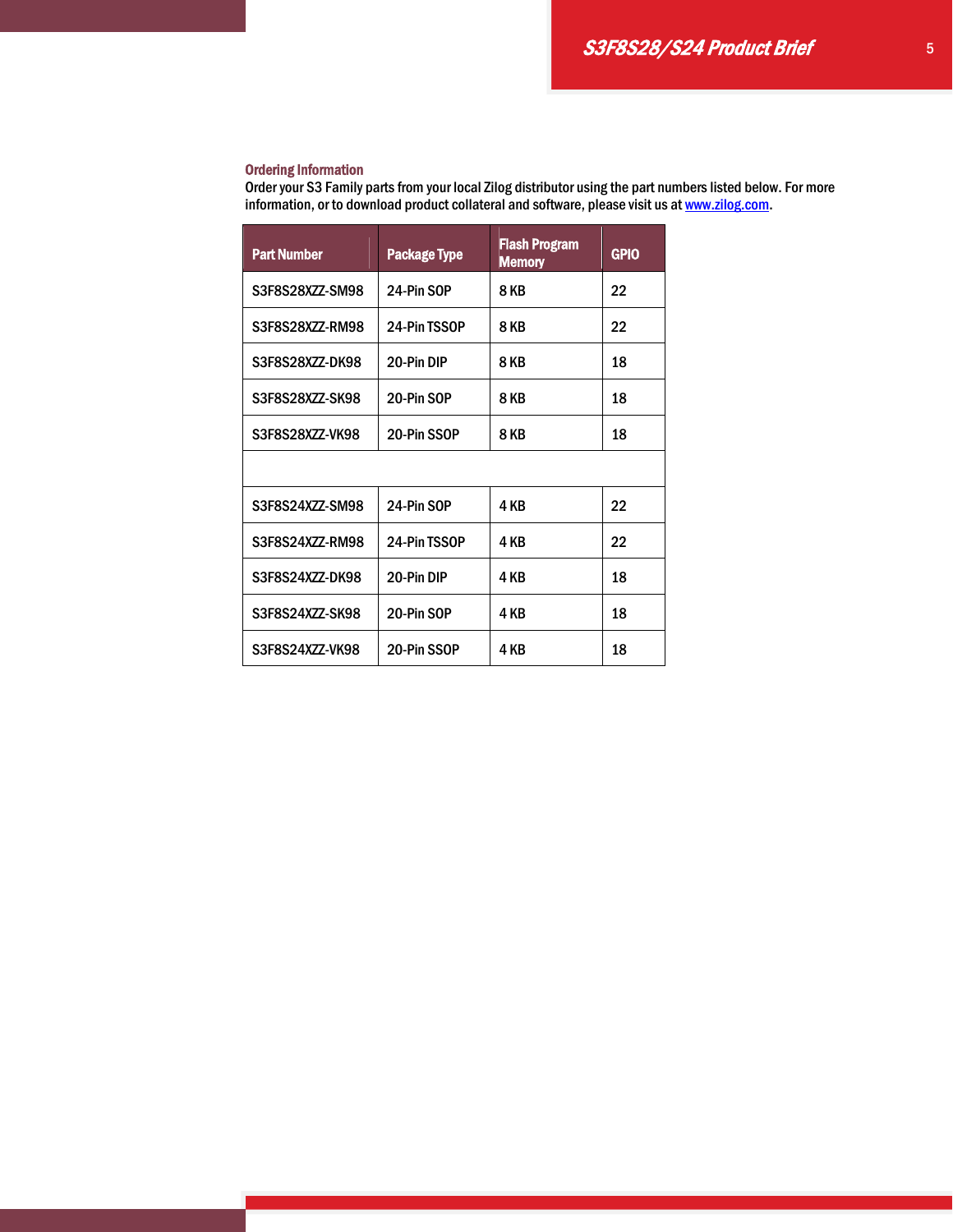# Warning: DO NOT USE THIS PRODUCT IN LIFE SUPPORT SYSTEMS.

#### LIFE SUPPORT POLICY

ZILOG'S PRODUCTS ARE NOT AUTHORIZED FOR USE AS CRITICAL COMPONENTS IN LIFE SUPPORT DEVICES OR SYSTEMS WITHOUT THE EXPRESS PRIOR WRITTEN APPROVAL OF THE PRESIDENT AND GENERAL COUNSEL OF ZILOG CORPORATION.

#### As used herein

Life support devices or systems are devices which (a) are intended for surgical implant into the body, or (b) support or sustain life and whose failure to perform when properly used in accordance with instructions for use provided in the labeling can be reasonably expected to result in a significant injury to the user. A critical component is any component in a life support device or system whose failure to perform can be reasonably expected to cause the failure of the life support device or system or to affect its safety or effectiveness.

#### Document Disclaimer

©2013 Zilog, Inc. All rights reserved. Information in this publication concerning the devices, applications, or technology described is intended to suggest possible uses and may be superseded. ZILOG, INC. DOES NOT ASSUME LIABILITY FOR OR PROVIDE A REPRESENTATION OF ACCURACY OF THE INFORMATION, DEVICES, OR TECHNOLOGY DESCRIBED IN THIS DOCUMENT. ZILOG ALSO DOES NOT ASSUME LIABILITY FOR INTELLECTUAL PROPERTY INFRINGEMENT RELATED IN ANY MANNER TO USE OF INFORMATION, DEVICES, OR TECHNOLOGY DESCRIBED HEREIN OR OTHERWISE. The information contained within this document has been verified according to the general principles of electrical and mechanical engineering.

Z8 is a trademark or registered trademark of Zilog, Inc. All other product or service names are the property of their respective owners.